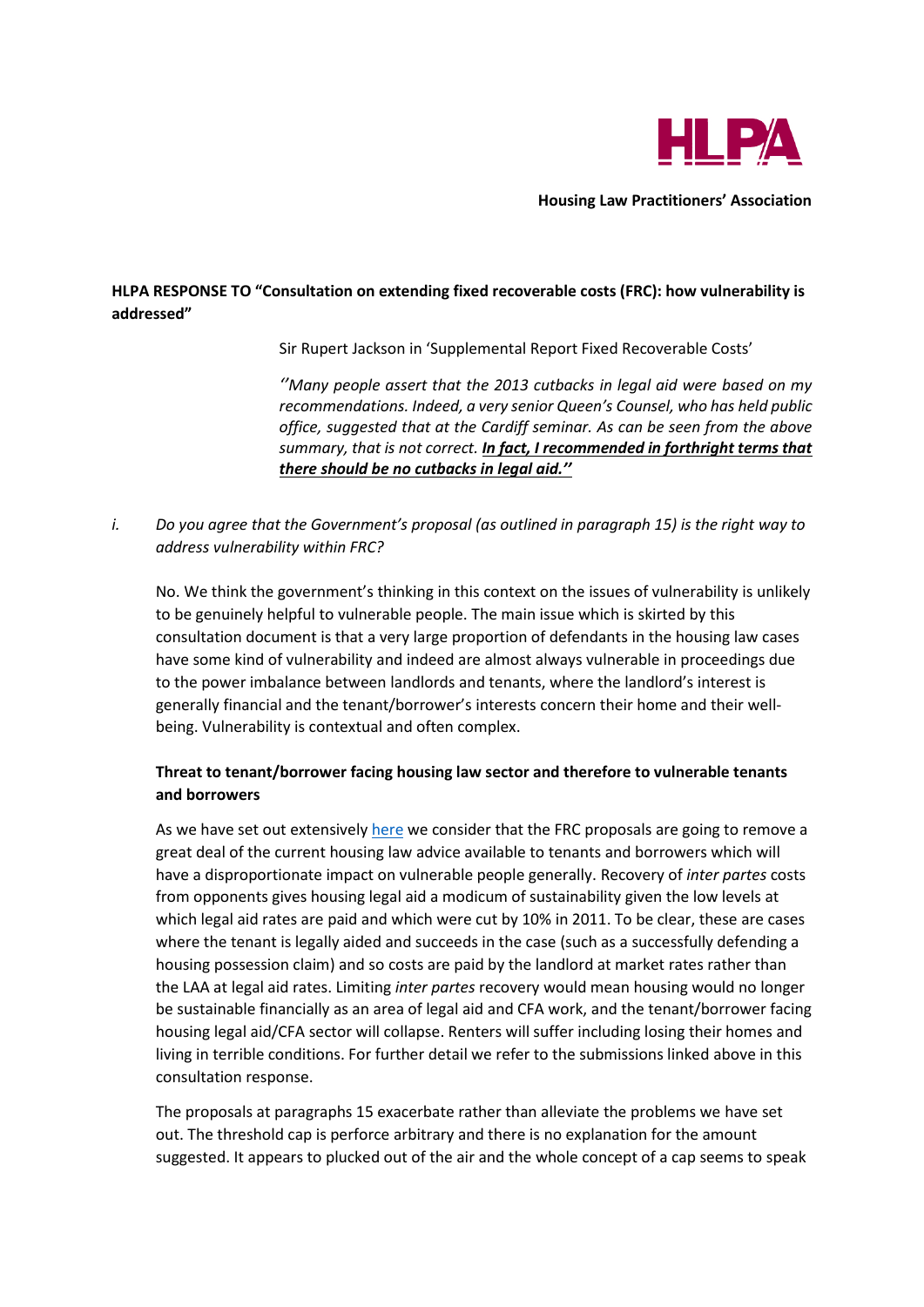to convenience rather any sense of justice between the parties or proper consideration of how vulnerability impacts litigation and the party who vulnerable.

The proposal as to the determination of whether any allowance is made for vulnerability is disastrous. How is any organisation supposed to plan legal services for potentially vulnerable clients when they have no idea how they will be remunerated when they win the case, save that it will be at a low level whatever the outcome? This, and the complexity of proving vulnerability, simply creates a perverse incentive on organisations to avoid cases where issues of vulnerability may be borderline<sup>1</sup>. In fact this particular issue is simply an extreme example of the whole problem with FRCs across the board. Organisations delivering vital legally aided and CFA legal services to tenants will be put to the wall by these proposals because they will not be able to survive the drop in income. We do not recognise the "swings and roundabouts" of this and previous FRC documents (to use a more useful metaphor, we see only snakes and no ladders) but even if there were compensations, this retrospectivity proposal would make planning services for vulnerable tenants impossible.

### *Real life example*

*A client sought advice within the last month from HLPA's co-chair who was duty adviser at court. This client has depression with some psychotic symptoms. The client was so distressed that he was effectively debilitated by a two hour long panic attack that saw him sobbing, unable to speak and literally clawing at the wall of the duty room at court. Security attended and it was considered whether an ambulance should be called. We managed to get sufficient instructions to get an adjournment for a defence and counterclaim for disrepair and we hope we will save his home. The judge on the day had no idea about any of this because the case was listed for 5 minutes in a busy possession list. If, as is most likely, we settle this case with set off against arrears, works being done and a conditional order to clear any remaining arrears while he and his family remain in his home, then no judge will have had cause to have any idea of his vulnerability. Nevertheless we can confirm that working with this client is a difficult and time consuming as his vulnerability suggests.*

# **The judiciary is not in the best position to decide on the vulnerability of a represented party – see example on the left**

Putting the burden of the decision on to the judiciary as to whether vulnerability in a case gives rise to an allowance seems to be moving against the aims of the FRC in the first place. While we can see the superficial attraction of clear rules and guidance to manage the burden, that flies in the face of the nature of vulnerability it itself which is rarely clear or simple, and is often opaque and complex.

It is also the case that judges dealing with a case may not be given any clear idea of the extent of the vulnerability of a party, particularly if the case settles. Part of the hard work of representing vulnerable clients is mitigating the vulnerability in the conduct of the case, particularly at hearings. A judge at an interim hearing mostly does not need to know the details and it would be perverse if parties were to be incentivised to make detailed representations to judges in interim hearings as vulnerability *simply to engage an uplift to the FRC if the matter does not go to trial.* And yet that is what is being proposed. Even at trial the judge may not need to know the details of vulnerabilities which made it difficult to obtain instructions if it not

relevant to the matters at hand – and a judge would rightly criticise representations which

<sup>&</sup>lt;sup>1</sup> In reality quality organizations doing this work will do the best job for their clients regardless but the point is that this is likely to put them at serious financial risk of going under.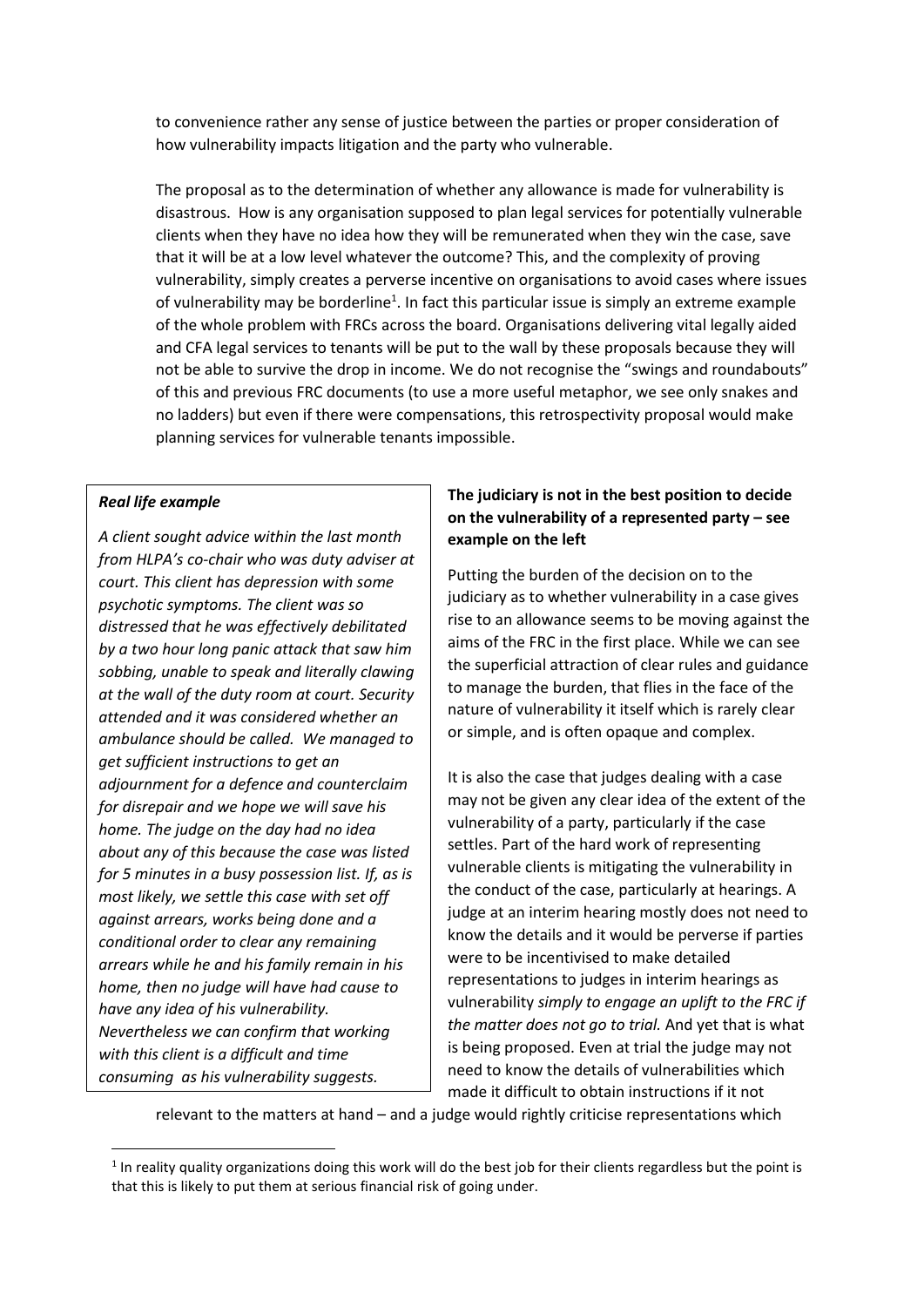were not relevant to the issues in the trial. In disrepair cases it is usual to settle with the case having had no judicial involvement save for the making of directions. Evidencing vulnerability would be a fresh piece of work to do at the end of the case, possibly necessitating written representations, witness statements and/or medical evidence which you may not hold and which the client would have little interest in cooperating with. In addition the costs of making such representations would likely outweigh the 20% uplift. Even more importantly it does harm to a client's dignity and to client/solicitor relations for the representative to have to elucidate vulnerabilities that are not relevant to the issues at hand. Such a practice will undoubtedly create conflicts of interest. Some vulnerabilities are such that the client has little or no insight into them but they are onerous to deal with nevertheless. Is a representative to seek permission to make representations about issues that a client may be unaware of or in denial about because they are issues that should give ride to an uplift?

Even without those kinds of complications, it must be the case that no-one wants an oral hearing or even extraneous written representations on vulnerability as it relates to the work done for client. But otherwise who is justice going to be done on such an issue? And if a case settles pre-issue will we have to issue a part 8 claim to have vulnerability assessed to get an uplift?

#### **FRCs, discrimination and data**

The harm to vulnerable people from FRCs has been acknowledged by way of this consultation but the proposal is not supported by evidence and will not ameliorate the harm. This is a breach of the PSED. There has not been 'due regard' of the need to eliminate discrimination but a tick box exercise has been carried out. In particular:

- S149 (1) (b) advance equality of opportunity between persons who share a relevant protected characteristic and persons who do not share it. This has not been done.
- S 1(1) EA 2010 says "An authority to which this section applies must, when making decisions of a strategic nature about how to exercise its functions, have due regard to the desirability of exercising them in a way that is designed to reduce the inequalities of outcome which result from socio-economic disadvantage." This has also not been carried out. This duty is applicable to a Minister of the Crown.

The MoJ's thinking on vulnerability is, with all due respect to the work that has been done, still incomplete. In 2019 Dr Natalie Byrom's report) '[Digital Justice: HMCTS data strategy and](https://research.thelegaleducationfoundation.org/wp-content/uploads/2019/09/DigitalJusticeFINAL.pdf)  [delivering access to justice](https://research.thelegaleducationfoundation.org/wp-content/uploads/2019/09/DigitalJusticeFINAL.pdf)' (Byrom, N (2019) was produced. The report, while directed primarily at court reform and digital agenda contained important recommendations for HMCTS (and by extension MoJ) for understanding vulnerability in the civil justice system and ensuring access to justice. There is no evidence of those recommendations being followed in this document or previous FRC documents and we are doubtful that the full range of data gathering that was recommended has been carried out. Indeed, the Cotter Report referred to in the document stated:

> *Surprisingly, there is no data as to the number of vulnerable parties or witnesses (or those who perceive themselves as such) who appear before the civil courts across the range of jurisdictions and types of case, or in relation to any steps taken to assist any vulnerable party or witness.*